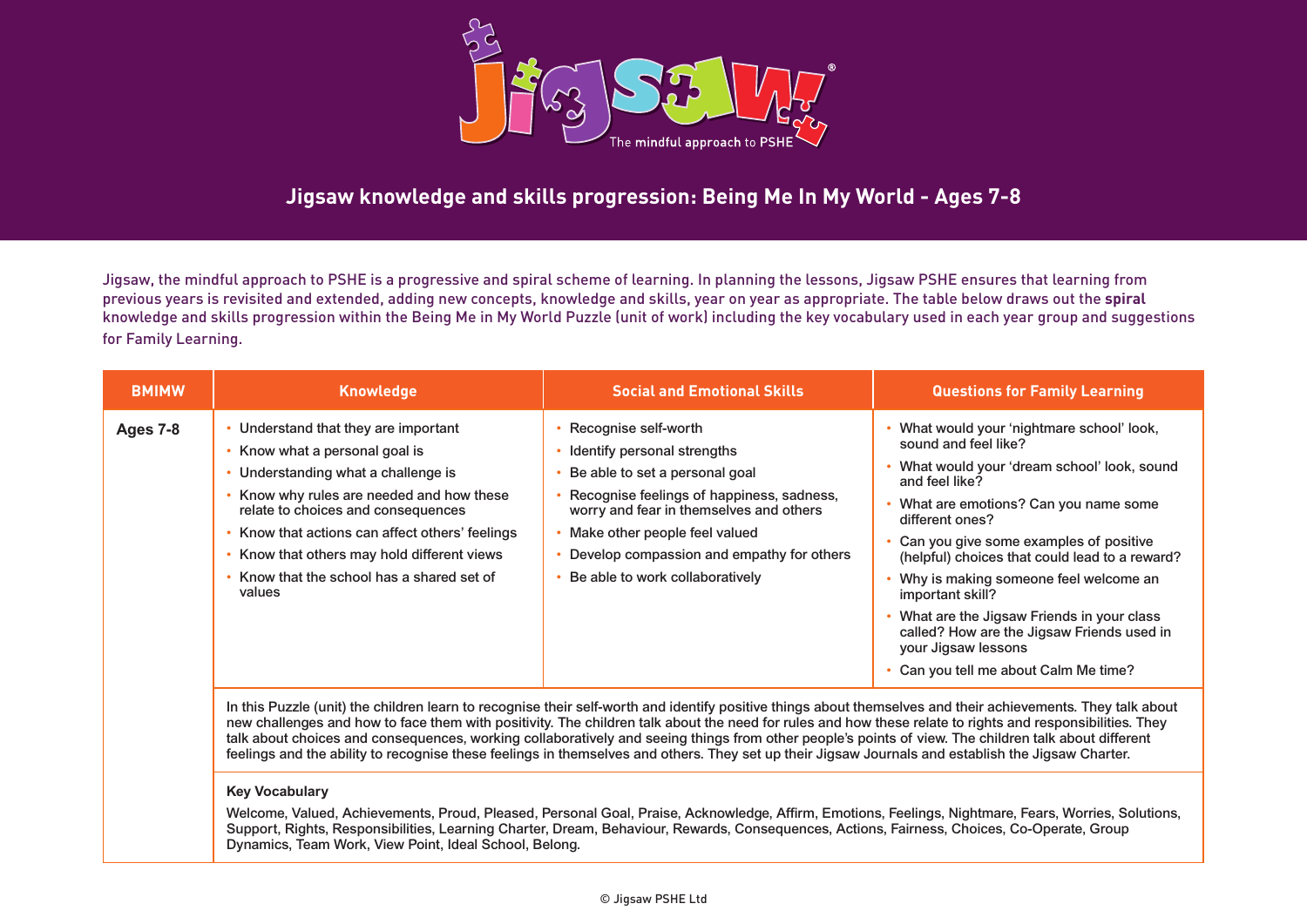

### **Jigsaw knowledge and skills progression: Celebrating Difference - Ages 7-8**

Jigsaw, the mindful approach to PSHE is a progressive and spiral scheme of learning. In planning the lessons, Jigsaw PSHE ensures that learning from previous years is revisited and extended, adding new concepts, knowledge and skills, year on year as appropriate. The table below draws out the **spiral** knowledge and skills progression within the Celebrating Difference Puzzle (unit of work) including the key vocabulary used in each year group and suggestions for Family Learning.

| <b>CD</b> | <b>Knowledge</b>                                                                                                                                                                                                                                                                                                                                                                                                                                                                                                                                                                                                                                                                                                           | <b>Social and Emotional Skills</b>                                                                                                                                                                                                                                                                                                                                                                                                                                                               | <b>Questions for Family Learning</b>                                                                                                                                                                                                                                                                                                                                                                                                                                                                                                  |
|-----------|----------------------------------------------------------------------------------------------------------------------------------------------------------------------------------------------------------------------------------------------------------------------------------------------------------------------------------------------------------------------------------------------------------------------------------------------------------------------------------------------------------------------------------------------------------------------------------------------------------------------------------------------------------------------------------------------------------------------------|--------------------------------------------------------------------------------------------------------------------------------------------------------------------------------------------------------------------------------------------------------------------------------------------------------------------------------------------------------------------------------------------------------------------------------------------------------------------------------------------------|---------------------------------------------------------------------------------------------------------------------------------------------------------------------------------------------------------------------------------------------------------------------------------------------------------------------------------------------------------------------------------------------------------------------------------------------------------------------------------------------------------------------------------------|
| Ages 7-8  | Know why families are important<br>Know that everybody's family is different<br>Know that sometimes family members don't<br>get along and some reasons for this<br>Know that conflict is a normal part of<br>relationships<br>Know what it means to be a witness to<br>bullying and that a witness can make the<br>situation worse or better by what they do<br>Know that some words are used in hurtful<br>ways and that this can have consequences                                                                                                                                                                                                                                                                       | Be able to show appreciation for their families,<br>parents and carers<br>Use the 'Solve it together' technique to calm<br>and resolve conflicts with friends and family<br>Empathise with people who are bullied<br>Employ skills to support someone who is<br>bullied<br>Be able to 'problem-solve' a bullying situation<br>accessing appropriate support if necessary<br>Be able to recognise, accept and give<br>compliments<br>Recognise feelings associated with receiving<br>a compliment | What is the 'Solve it together' technique? How<br>can it help solve a disagreement between two<br>people?<br>What is a bystander in a bullying situation? (A<br>bystander is a witness not directly involved).<br>How could a bystander make a bullying<br>situation worse or better?<br>What types of bullying do you know about?<br>Where can someone get help if they were<br>being bullied or witnessed bullying?<br>How does it feel to give and receive a<br>compliment?<br>Can you explain how Calm Me time makes<br>you feel? |
|           | In this Puzzle (unit) the class learn about families, that they are all different and that sometimes they fall out with each other. The children talk about<br>techniques to calm themselves down and discuss a technique called 'solve it together.' The children revisit the topic of bullying and talk about being a<br>witness (bystander), they took about how a witness has choices and how these choices can affect the bullying that is taking place. The children also talk<br>about using problem-solving techniques in bullying situations. They talk about name-calling and choosing not to use hurtful words. They also talk about<br>giving and receiving compliments and the feelings associated with this. |                                                                                                                                                                                                                                                                                                                                                                                                                                                                                                  |                                                                                                                                                                                                                                                                                                                                                                                                                                                                                                                                       |

#### **Key Vocabulary**

Family, Loving, Caring, Safe, Connected, Difference, Special, Conflict, Solve It Together, Solutions, Resolve, Witness, Bystander, Bullying, Gay, Unkind, Feelings, Tell, Consequences, Hurtful, Compliment, Unique.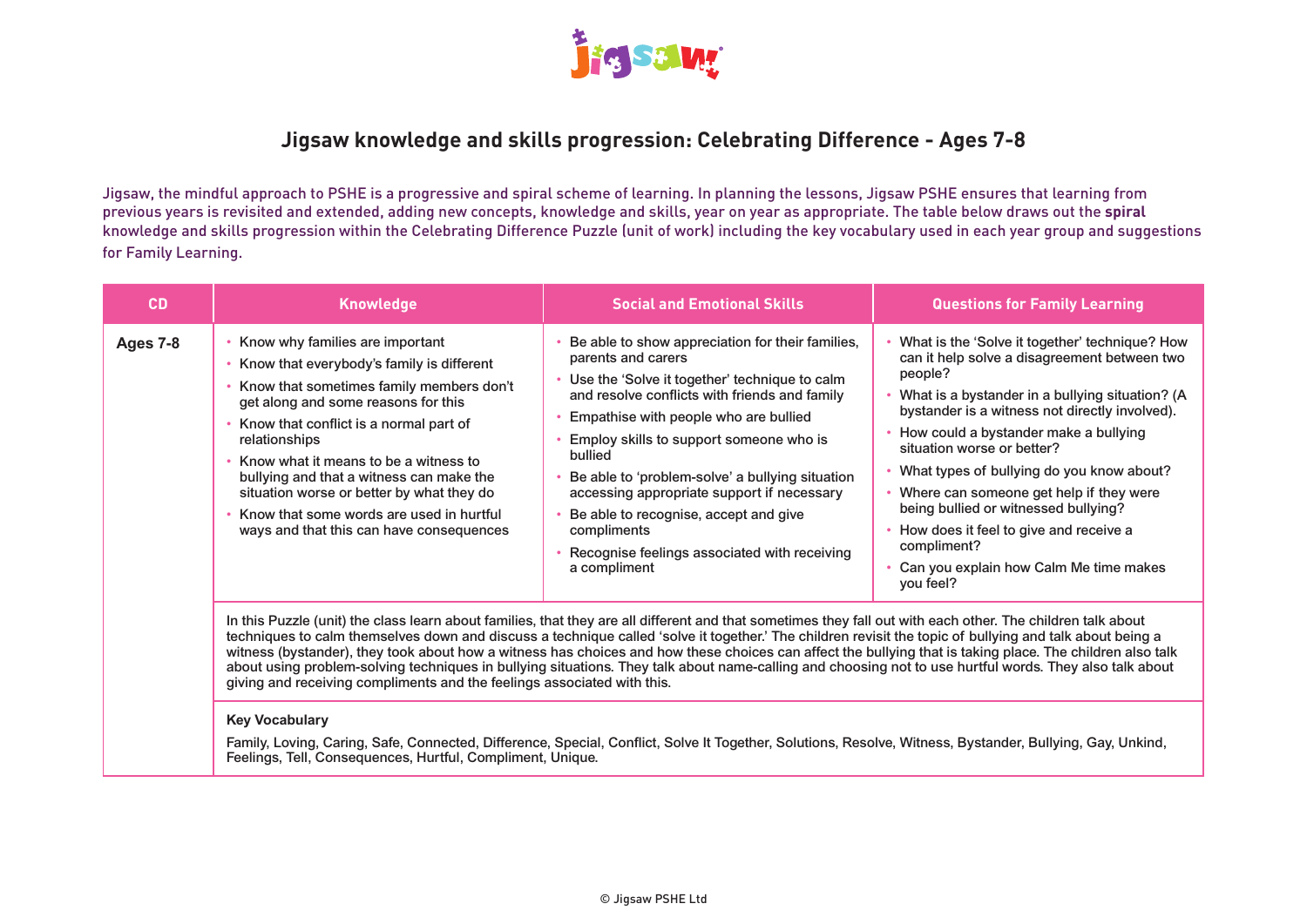

# **Jigsaw knowledge and skills progression: Dreams & Goals - Ages 7-8**

Jigsaw, the mindful approach to PSHE is a progressive and spiral scheme of learning. In planning the lessons, Jigsaw PSHE ensures that learning from previous years is revisited and extended, adding new concepts, knowledge and skills, year on year as appropriate. The table below draws out the **spiral** knowledge and skills progression within the Dreams and Goals Puzzle (unit of work) including the key vocabulary used in each year group and suggestions for Family Learning.

| <b>DG</b> | <b>Knowledge</b>                                                                                                                                                                                                                                                                                                                                                                                                                                                                                                                                                    | <b>Social and Emotional Skills</b>                                                                                                                                                                                                                                                                                                                                                                                                                                                                                                                                                                                                                                                                                                                                                                                                                                                                                                                | <b>Questions for Family Learning</b>                                                                                                                                                                                                                                                                                                                                                                                                                                                                                              |
|-----------|---------------------------------------------------------------------------------------------------------------------------------------------------------------------------------------------------------------------------------------------------------------------------------------------------------------------------------------------------------------------------------------------------------------------------------------------------------------------------------------------------------------------------------------------------------------------|---------------------------------------------------------------------------------------------------------------------------------------------------------------------------------------------------------------------------------------------------------------------------------------------------------------------------------------------------------------------------------------------------------------------------------------------------------------------------------------------------------------------------------------------------------------------------------------------------------------------------------------------------------------------------------------------------------------------------------------------------------------------------------------------------------------------------------------------------------------------------------------------------------------------------------------------------|-----------------------------------------------------------------------------------------------------------------------------------------------------------------------------------------------------------------------------------------------------------------------------------------------------------------------------------------------------------------------------------------------------------------------------------------------------------------------------------------------------------------------------------|
| Ages 7-8  | Know about specific people who have<br>overcome difficult challenges to achieve<br><b>SUCCESS</b><br>Know what dreams and ambitions are<br>important to them<br>Know how they can best overcome learning<br>challenges<br>Know that they are responsible for their own<br>learning<br>Know what their own strengths are as a<br>learner<br>Know what an obstacle is and how they can<br>hinder achievement<br>Know how to take steps to overcome<br>obstacles<br>Know how to evaluate their own learning<br>progress and identify how it can be better next<br>time | Recognise other people's achievements in<br>overcoming difficulties<br>Imagine how it will feel when they achieve<br>their dream / ambition<br>• Can break down a goal into small steps<br>Recognise how other people can help them to<br>achieve their goals<br>Can manage feelings of frustration linked to<br>facing obstacles<br>• Can share their success with others<br>Can store feelings of success (in their internal<br>treasure chest) to be used at another time<br>In this Puzzle the class look at examples of people who have overcome challenges to achieve success and discuss what they can learn from these<br>stories. The children identify their own dreams and ambitions and discuss how it will feel when they achieve them. They talk about facing learning<br>challenges and identify their own strategies for overcoming these. The children talk about obstacles which might stop them from achieving their goals and | • Can you tell me about someone who<br>overcame an obstacle to achieve their goal.<br>• What ambition is important to you?<br>• What can you do if something is difficult?<br>• How does it feel to be stuck?<br>• How can I help you to achieve your goal?<br>What might it feel like when you achieve your<br>goal?<br>• Describe how it felt when you achieved your<br>goal?<br>How can you use this feeling the next time<br>you are stuck?<br>• How does Jigsaw Jino help your Jigsaw<br>work?<br>Do you enjoy Calm Me time? |
|           |                                                                                                                                                                                                                                                                                                                                                                                                                                                                                                                                                                     | how to overcome these. They reflect on their progress and successes and identify what they could do better next time.                                                                                                                                                                                                                                                                                                                                                                                                                                                                                                                                                                                                                                                                                                                                                                                                                             |                                                                                                                                                                                                                                                                                                                                                                                                                                                                                                                                   |

### **Key Vocabulary**

Perseverance, Challenges, Success, Obstacles, Dreams, Goals, Ambitions, Future, Aspirations, Garden, Decorate, Team work, Enterprise, Design, Cooperation, Product, Strengths, Motivated, Enthusiastic, Excited, Efficient, Responsible, Frustration, 'Solve It Together' Technique, Solutions, Review, Learning, Celebrate, Evaluate.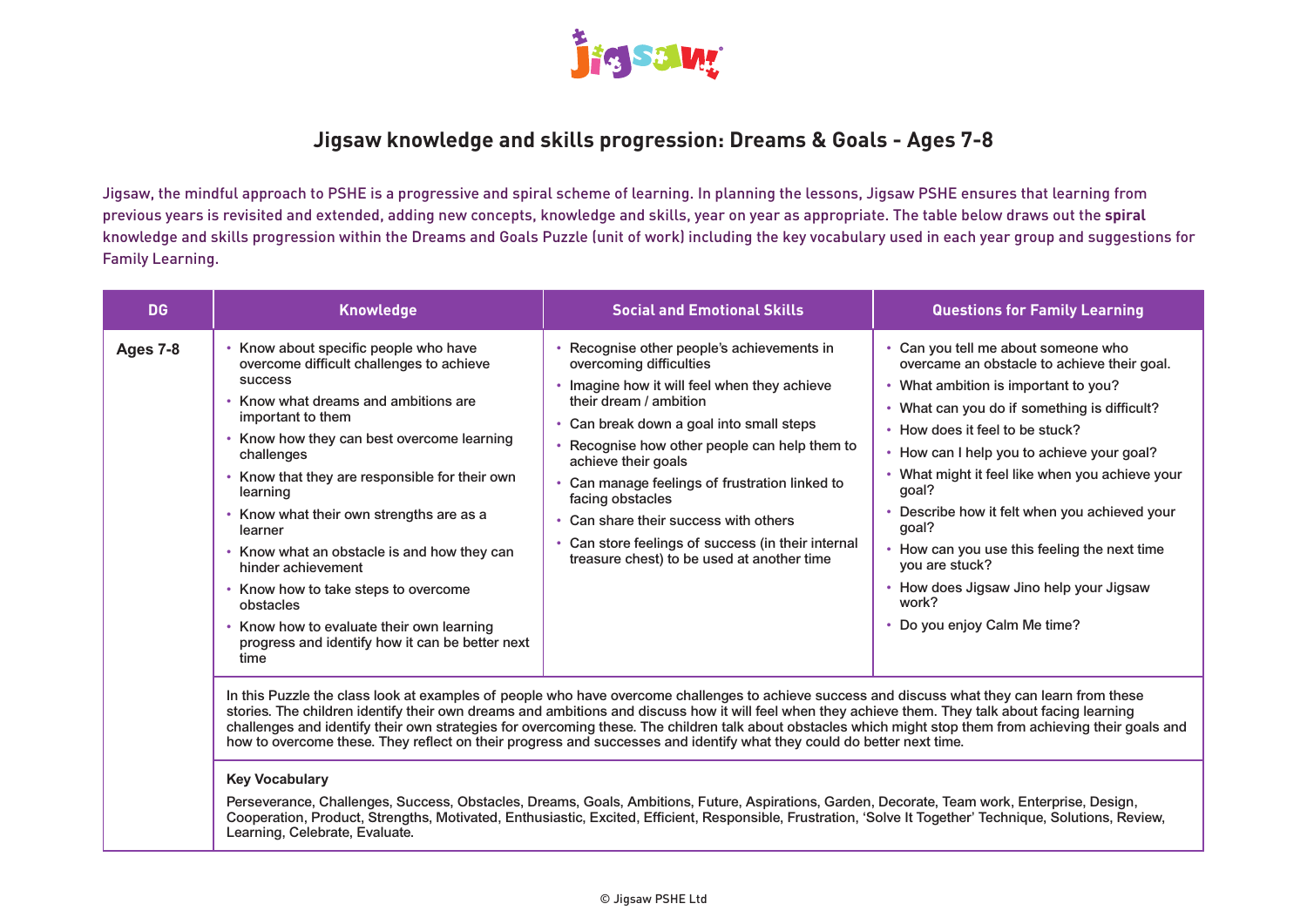

## **Jigsaw knowledge and skills progression: Healthy Me - Ages 7-8**

Jigsaw, the mindful approach to PSHE is a progressive and spiral scheme of learning. In planning the lessons, Jigsaw PSHE ensures that learning from previous years is revisited and extended, adding new concepts, knowledge and skills, year on year as appropriate. The table below draws out the **spiral** knowledge and skills progression within the Healthy Me Puzzle (unit of work) including the key vocabulary used in each year group and suggestions for Family Learning.

| <b>HM</b> | <b>Knowledge</b>                                  | <b>Social and Emotional Skills</b>                                                                                                                       | <b>Questions for Family Learning</b>         |
|-----------|---------------------------------------------------|----------------------------------------------------------------------------------------------------------------------------------------------------------|----------------------------------------------|
| Ages 7-8  | Know how exercise affects their bodies            | • Able to set themselves a fitness challenge                                                                                                             | How does exercise affect your body?          |
|           | Know why their hearts and lungs are such          | • Recognise what it feels like to make a healthy                                                                                                         | What do your heart and lungs do?             |
|           | important organs                                  | choice                                                                                                                                                   | What drugs do you know about? How do you     |
|           | Know that the amount of calories, fat and         | • Identify how they feel about drugs                                                                                                                     | feel about drugs?                            |
|           | sugar that they put into their bodies will affect | Can express how being anxious or scared                                                                                                                  | Tell me about some things / places / people  |
|           | their health                                      | feels                                                                                                                                                    | that you think might be dangerous. How can   |
|           | Know that there are different types of drugs      | Can take responsibility for keeping                                                                                                                      | you keep yourself safe from these?           |
|           | Know that there are things, places and people     | themselves and others safe                                                                                                                               | Can you tell me about a time when you felt   |
|           | that can be dangerous                             | Respect their own bodies and appreciate what                                                                                                             | unsafe?                                      |
|           | Know a range of strategies to keep                | they do                                                                                                                                                  | • Can we talk about how we keep each other   |
|           | themselves safe                                   | In this Puzzle the class talk about the importance of exercise and how it helps your body to stay healthy. They also talk about their heart and lungs,   | safe in our family?                          |
|           | Know when something feels safe or unsafe          | discuss what they do and that they are very important. The children talk about calories, fat and sugar; they discuss what each of these are and how the  | Can we share a Calm me time to feel peaceful |
|           | Know that their bodies are complex and need       | amount they consume can affect their health. The class talk about different types of drugs, the ones you take to make you better as well as other drugs. | together?                                    |
|           | taking care of                                    | The children think about things, places and people that are dangerous and link this to strategies for keeping themselves safe.                           | Shall we try an exercise session together?   |

### **Key Vocabulary**

Oxygen, Energy, Calories / kilojoules, Heartbeat, Lungs, Heart, Fitness, Labels, Sugar, Fat, Saturated fat, Healthy, Drugs, Attitude, Safe, Anxious, Scared, Strategy, Advice, Harmful, Risk, Feelings, Complex, Appreciate, Body, Choice.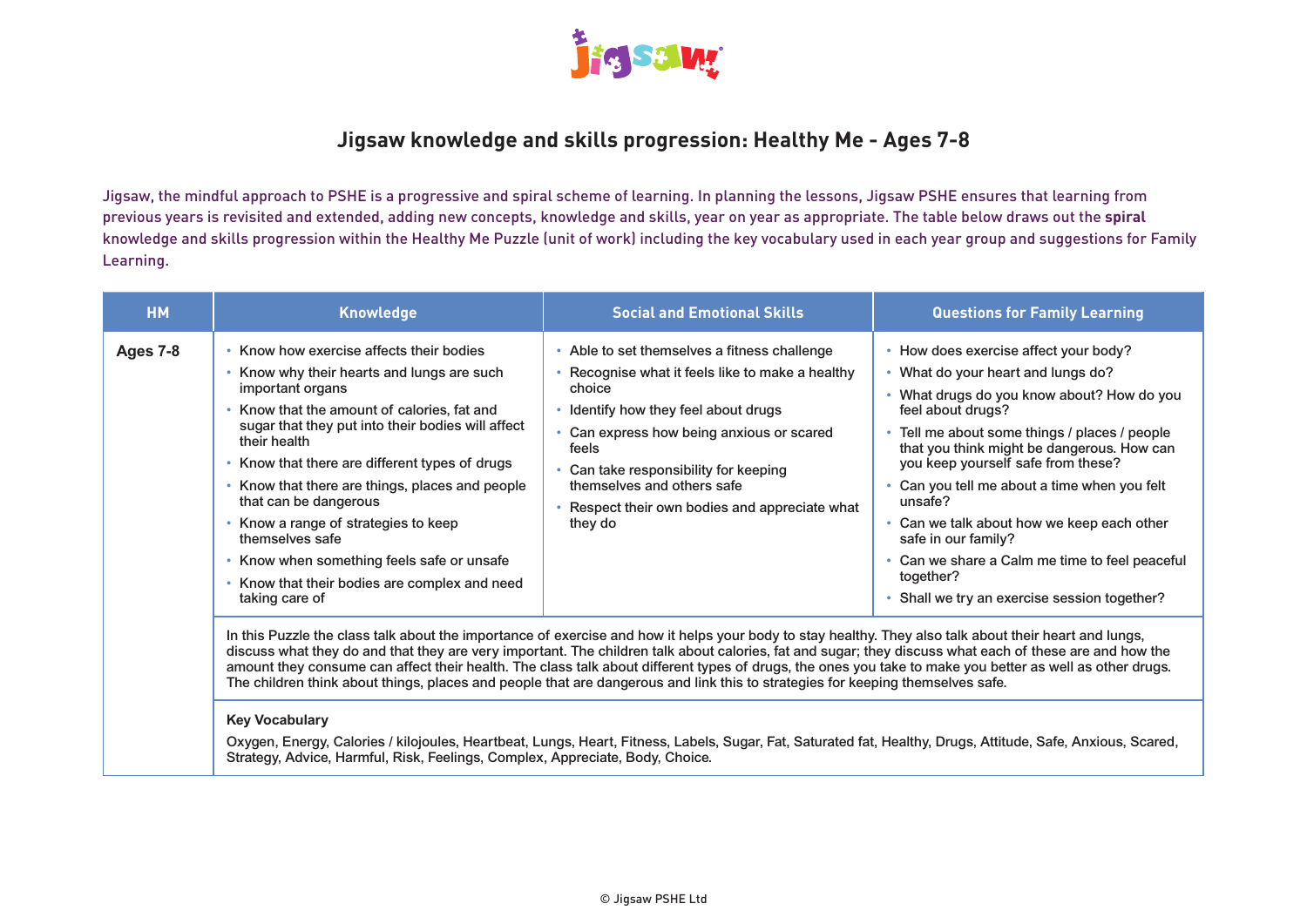

## **Jigsaw knowledge and skills progression: Relationships - Ages 7-8**

Jigsaw, the mindful approach to PSHE is a progressive and spiral scheme of learning. In planning the lessons, Jigsaw PSHE ensures that learning from previous years is revisited and extended, adding new concepts, knowledge and skills, year on year as appropriate. The table below draws out the **spiral** knowledge and skills progression within the Relationships Puzzle (unit of work) including the key vocabulary used in each year group and suggestions for Family Learning.

| <b>RL</b> | <b>Knowledge</b>                                                                                                                                                                                                                                                                                                                                                                                                                                                                                                                                                                                                                             | <b>Social and Emotional Skills</b>                                                                                                                                                                                                                                                                                                                                                                                                                                                                                                                                                                                                                                               | <b>Questions for Family Learning</b>                                                                                                                                                                                                                                                                                                                                                                                                                   |
|-----------|----------------------------------------------------------------------------------------------------------------------------------------------------------------------------------------------------------------------------------------------------------------------------------------------------------------------------------------------------------------------------------------------------------------------------------------------------------------------------------------------------------------------------------------------------------------------------------------------------------------------------------------------|----------------------------------------------------------------------------------------------------------------------------------------------------------------------------------------------------------------------------------------------------------------------------------------------------------------------------------------------------------------------------------------------------------------------------------------------------------------------------------------------------------------------------------------------------------------------------------------------------------------------------------------------------------------------------------|--------------------------------------------------------------------------------------------------------------------------------------------------------------------------------------------------------------------------------------------------------------------------------------------------------------------------------------------------------------------------------------------------------------------------------------------------------|
| Ages 7-8  | Know that different family members carry out<br>different roles or have different responsibilities<br>within the family<br>Know that gender stereotypes can be unfair<br>e.g. Mum is always the carer, Dad always<br>goes to work etc<br>Know some of the skills of friendship, e.g.<br>taking turns, being a good listener<br>Know some strategies for keeping themselves<br>safe online<br>• Know how some of the actions and work of<br>people around the world help and influence<br>my life<br>Know that they and all children have rights<br>(UNCRC)<br>Know the lives of children around the world<br>can be different from their own | Can identify the responsibilities they have<br>within their family<br>Can use Solve-it-together in a conflict<br>scenario and find a win-win outcome<br>Know how to access help if they are<br>concerned about anything on social media or<br>the internet<br>Can empathise with people from other<br>countries who may not have a fair job/ less<br>fortunate<br>Understand that they are connected to the<br>global community in many different ways<br>Can identify similarities in children's rights<br>around the world<br>Can identify their own wants and needs<br>and how these may be similar or different<br>from other children in school and the global<br>community | What jobs do I / mummy / daddy do around<br>the house?<br>What makes a good friend?<br>Can you tell me about a time when you<br>were really good at sharing / taking turns /<br>listening?<br>• How can you stay safe online? What should<br>our rules be?<br>What would you do if you saw or heard<br>something online that made you feel worried?<br>What rights do children have?<br>• How could we use the Solve-it-together<br>technique at home? |

In this Puzzle children revisit family relationships and identify the different expectations and roles that exist within the family home. They identify why stereotypes can be unfair and may not be accurate e.g. Mum is the carer, Dad goes to work. They also look at careers and why stereotypes can be unfair in this context. They learn that families should be founded on love, respect, appreciation, trust and cooperation. Children are reminded about the solve-ittogether technique for negotiating conflict situations and the concept of a win-win outcome is introduced.

Online relationships through gaming and Apps is explored and children are introduced to some rules for staying safe online. Children also learn that they are part of a global community and they are connected to others they don't know in many ways e.g. through global trade. They investigate the wants and needs of other children who are less fortunate and compare these with their own. Children's universal rights are also revisited.

### **Key Vocabulary**

Men, Women, Unisex, Male, Female, Stereotype, Career, Job, Role, Responsibilities, Respect, Differences, Similarities, Conflict, Win-win, Solution, Solve-it-together, Problem-solve, Internet, Social media, Online, Risky, Gaming, Safe, Unsafe, Private messaging (pm), Direct messaging (dm), Global, Communication, Fair trade, Inequality, Food journey, Climate, Transport, Exploitation, Rights, Needs, Wants, Justice, United Nations, Equality, Deprivation, Hardship, Appreciation, Gratitude, Celebrate.